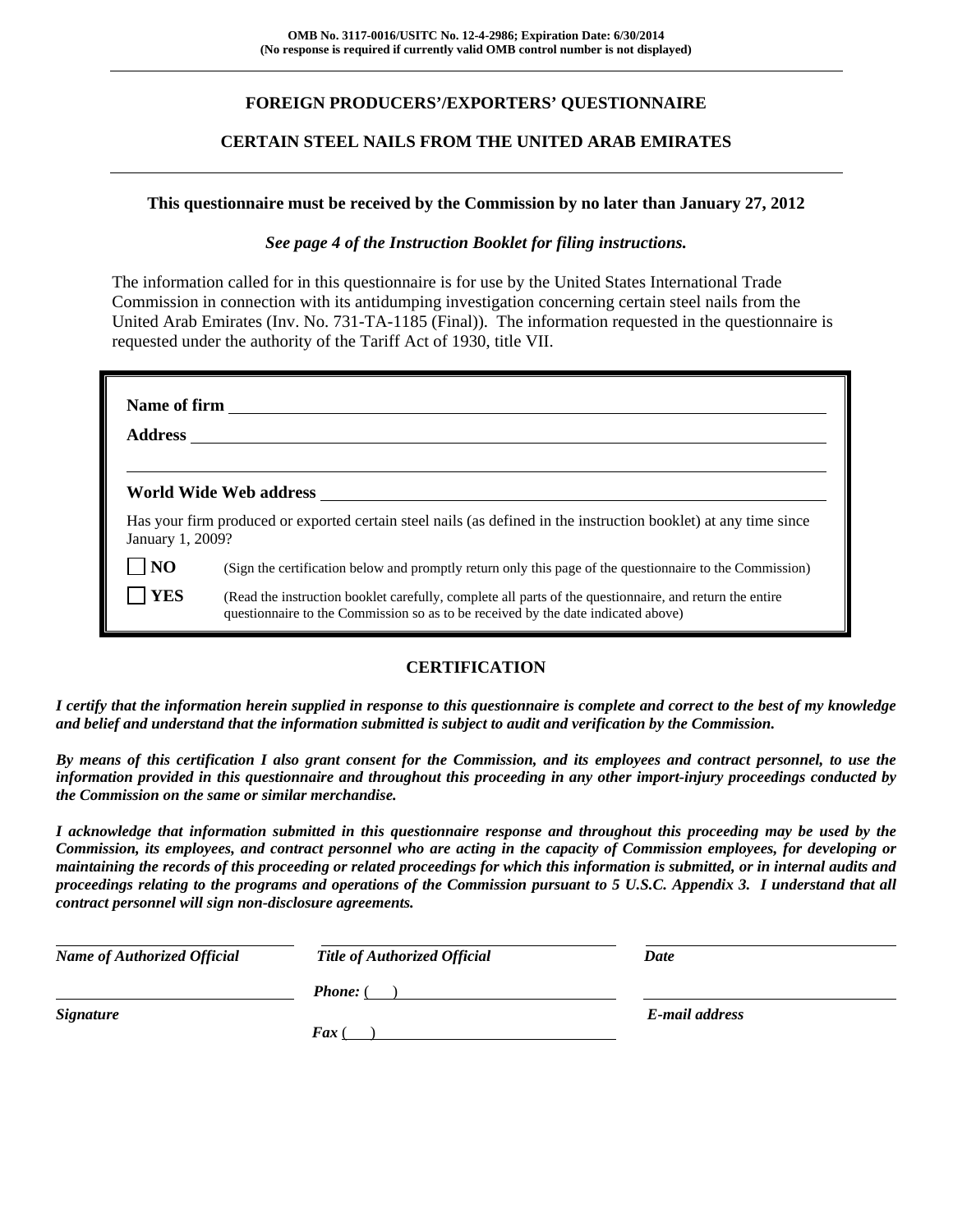## **PART I.—GENERAL INFORMATION**

l

l

l

The questions in this questionnaire have been reviewed with market participants to ensure that issues of concern are adequately addressed and that data requests are sufficient, meaningful, and as limited as possible. Public reporting burden for this questionnaire is estimated to average 20 hours per response, including the time for reviewing instructions, searching existing data sources, gathering the data needed, and completing and reviewing the questionnaire. Send comments regarding the accuracy of this burden estimate or any other aspect of this collection of information, including suggestions for reducing the burden, to the Office of Investigations, U.S. International Trade Commission, 500 E Street, SW, Washington, DC 20436.

I-1a. **OMB statistics**.--Please report below the actual number of hours required and the cost to your firm of preparing the reply to this questionnaire and completing the form.

hours dollars

- I-1b. **OMB feedback**.--We are interested in any comments you may have for improving this questionnaire in general or the clarity of specific questions. Please attach such comments to your response or send them to the above address.
- I-2. **Establishments covered**.--Provide the name and address of establishment(s) covered by this questionnaire (see page 3 of the instruction booklet for reporting guidelines). If your firm is publicly traded, please specify the stock exchange and trading symbol.

I-3. **U.S. importers**.--Please provide the names, street addresses (not P.O. boxes), contacts, telephone numbers, and e-mail addresses of the **FIVE** largest U.S. importers of your firm's certain steel nails in 2011.

| No.          | Importer's name | <b>Contact person</b> | <b>E-mail address</b> | Area<br>code and<br>telephone<br>number | Share of<br>your 2011<br>exports<br>(%) |
|--------------|-----------------|-----------------------|-----------------------|-----------------------------------------|-----------------------------------------|
| 1            |                 |                       |                       |                                         |                                         |
| $\mathbf{2}$ |                 |                       |                       |                                         |                                         |
| 3            |                 |                       |                       |                                         |                                         |
| 4            |                 |                       |                       |                                         |                                         |
| 5            |                 |                       |                       |                                         |                                         |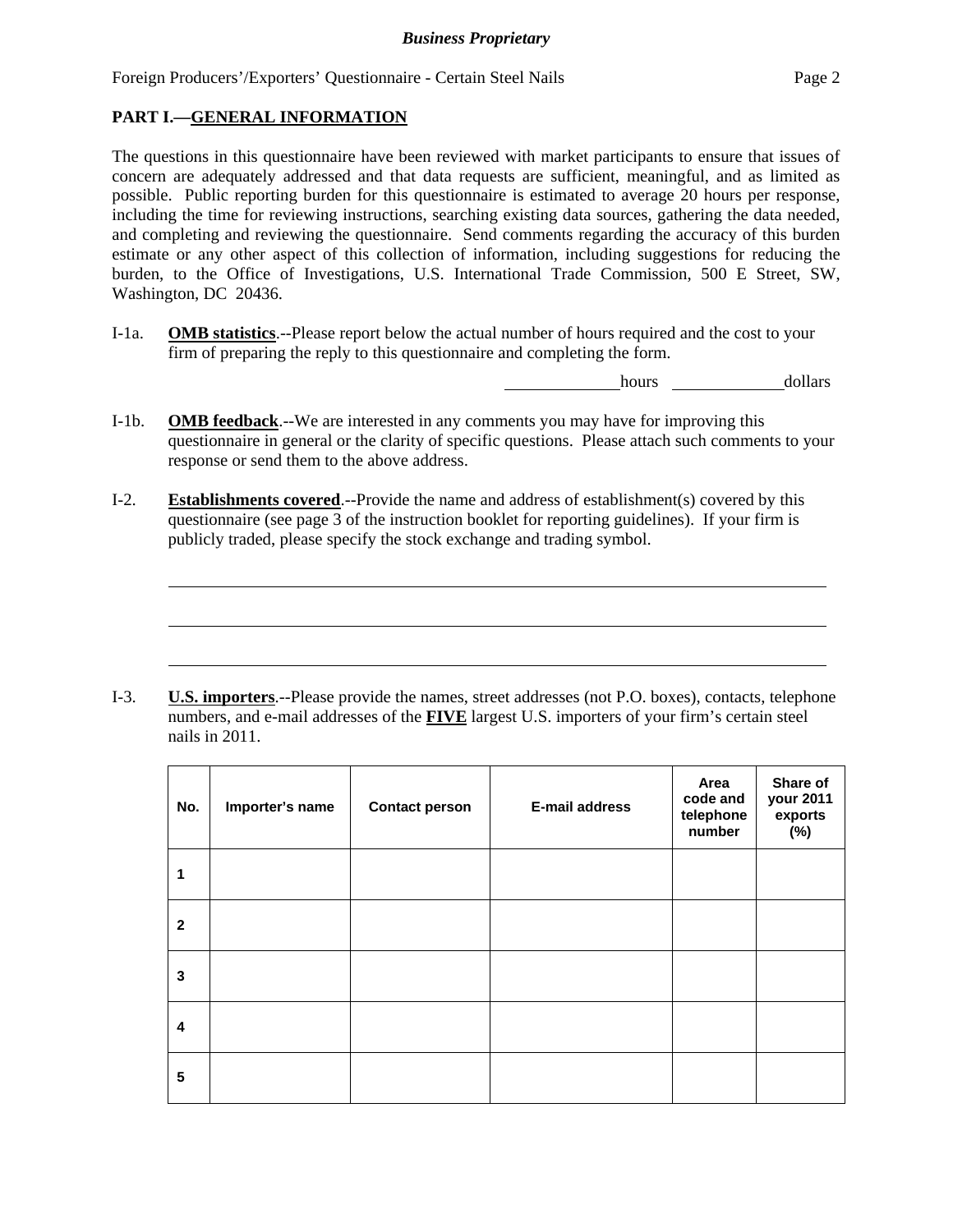## **PART I.--GENERAL INFORMATION***--Continued*

|                | produce, or have any plans to produce certain steel nails in the United States or other countries?                                                                                                                                                       |
|----------------|----------------------------------------------------------------------------------------------------------------------------------------------------------------------------------------------------------------------------------------------------------|
| N <sub>o</sub> | Yes--Please name the firm(s) and country(ies) below and, if U.S. producer(s),<br>ensure that they complete the Commission's producer questionnaire<br>(contact Fred Ruggles (202-205-3187, fred.ruggles@usitc.gov) for<br>copies of that questionnaire). |
|                |                                                                                                                                                                                                                                                          |
|                |                                                                                                                                                                                                                                                          |
|                |                                                                                                                                                                                                                                                          |
|                | <b>Related U.S. importers.</b> --Does your firm or any related firm import or have any plans to import                                                                                                                                                   |
|                | certain steel nails into the United States?                                                                                                                                                                                                              |
| N <sub>o</sub> | $\blacksquare$ Yes--Please name the firm(s) below and ensure that they complete the<br>Commission's importer questionnaire (contact Fred Ruggles (202-205-<br>3187, fred.ruggles@usitc.gov) for copies of that questionnaire).                           |
|                |                                                                                                                                                                                                                                                          |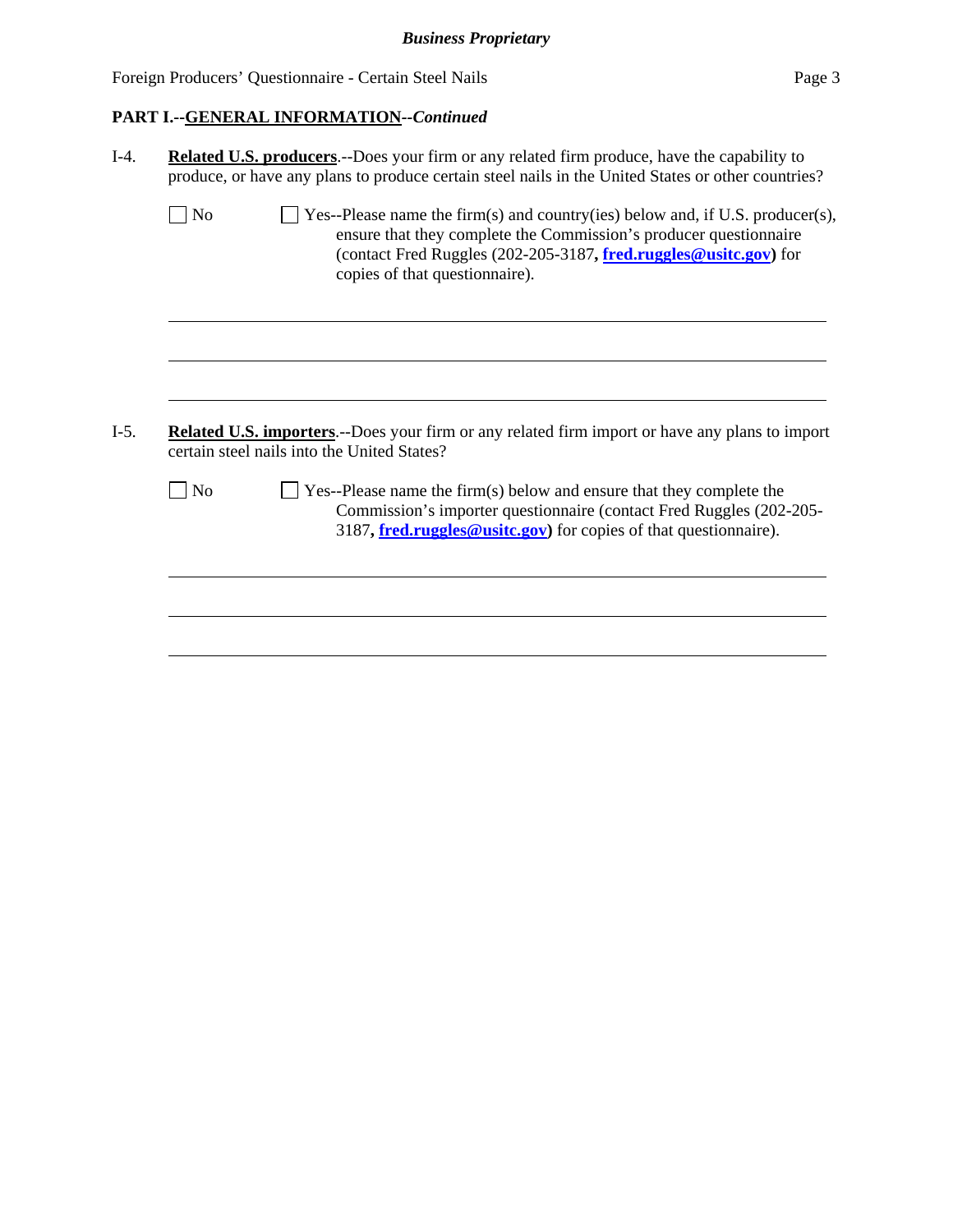## **PART II.--TRADE AND RELATED INFORMATION**

Further information on this part of the questionnaire can be obtained from Fred Ruggles (202-205-3187, **fred.ruggles@usitc.gov). Supply all data requested on a calendar-year basis**.

II-1. Please identify the individual to be contacted regarding the confidential information requested in Part II. Please indicate the manner by which Commission staff may contact the individual responsible for Part II with questions regarding the submitted confidential information.

| Name      |  |
|-----------|--|
| Title     |  |
| Email     |  |
| Telephone |  |
| Fax       |  |

II-2. **Changes in operations.--**Please indicate whether your firm has experienced any of the following changes in relation to the production of certain steel nails since January 1, 2009. (*check as many as appropriate*) (*please describe*)

| $\Box$ prolonged shutdowns or<br>importation curtailments |  |
|-----------------------------------------------------------|--|
|                                                           |  |
| revised labor agreements                                  |  |
|                                                           |  |
|                                                           |  |
| other (e.g., technology)                                  |  |
|                                                           |  |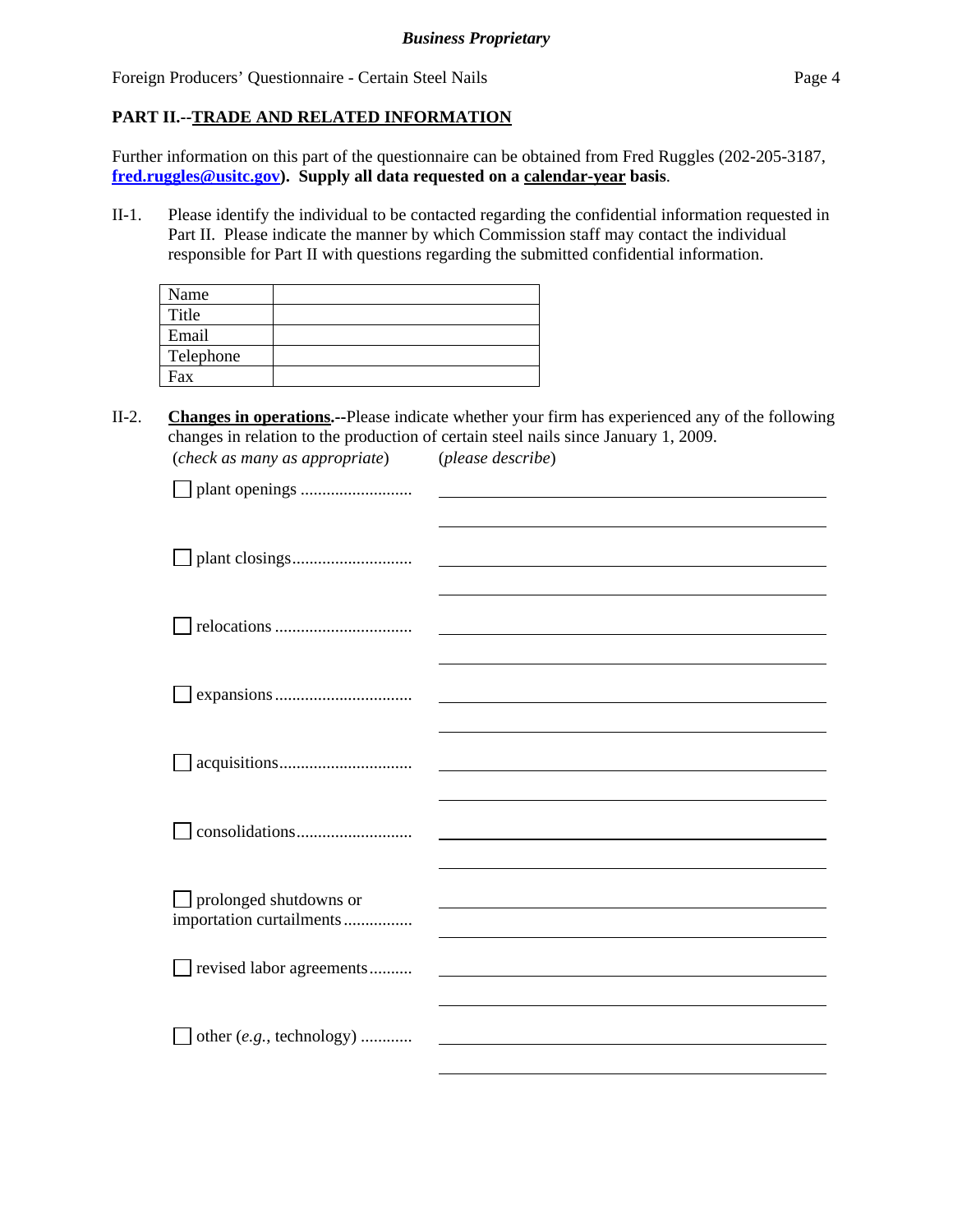| the future?    |                                                                                   |                                                                                                                                                                                                                                                                                                                                                                          |
|----------------|-----------------------------------------------------------------------------------|--------------------------------------------------------------------------------------------------------------------------------------------------------------------------------------------------------------------------------------------------------------------------------------------------------------------------------------------------------------------------|
| N <sub>o</sub> | 2013.                                                                             | Yes-Supply details as to the time, nature, and significance of such changes<br>and provide underlying assumptions, along with relevant portions of<br>business plans or other supporting documentation that address this<br>issue. Include in your response a specific projection of your firm's<br>capacity to produce certain steel nails (in short tons) for 2012 and |
|                |                                                                                   |                                                                                                                                                                                                                                                                                                                                                                          |
|                |                                                                                   | <b>Same equipment, machinery, and workers.</b> --Has your firm since 2009 produced, or does your<br>firm anticipate producing in the future, other products on the same equipment and machinery                                                                                                                                                                          |
| $\n  o$        | used in the production of certain steel nails?<br>nails in the periods indicated. | Yes--List the following information and report your firm's combined<br>production capacity and production of these products and certain steel                                                                                                                                                                                                                            |

| (Quantity in short tons)                     |  |  |  |  |  |
|----------------------------------------------|--|--|--|--|--|
| 2010<br>2011<br>2009<br><b>Item</b>          |  |  |  |  |  |
| <b>Overall production capacity</b>           |  |  |  |  |  |
| <b>Production of:</b><br>Subject merchandise |  |  |  |  |  |
|                                              |  |  |  |  |  |
|                                              |  |  |  |  |  |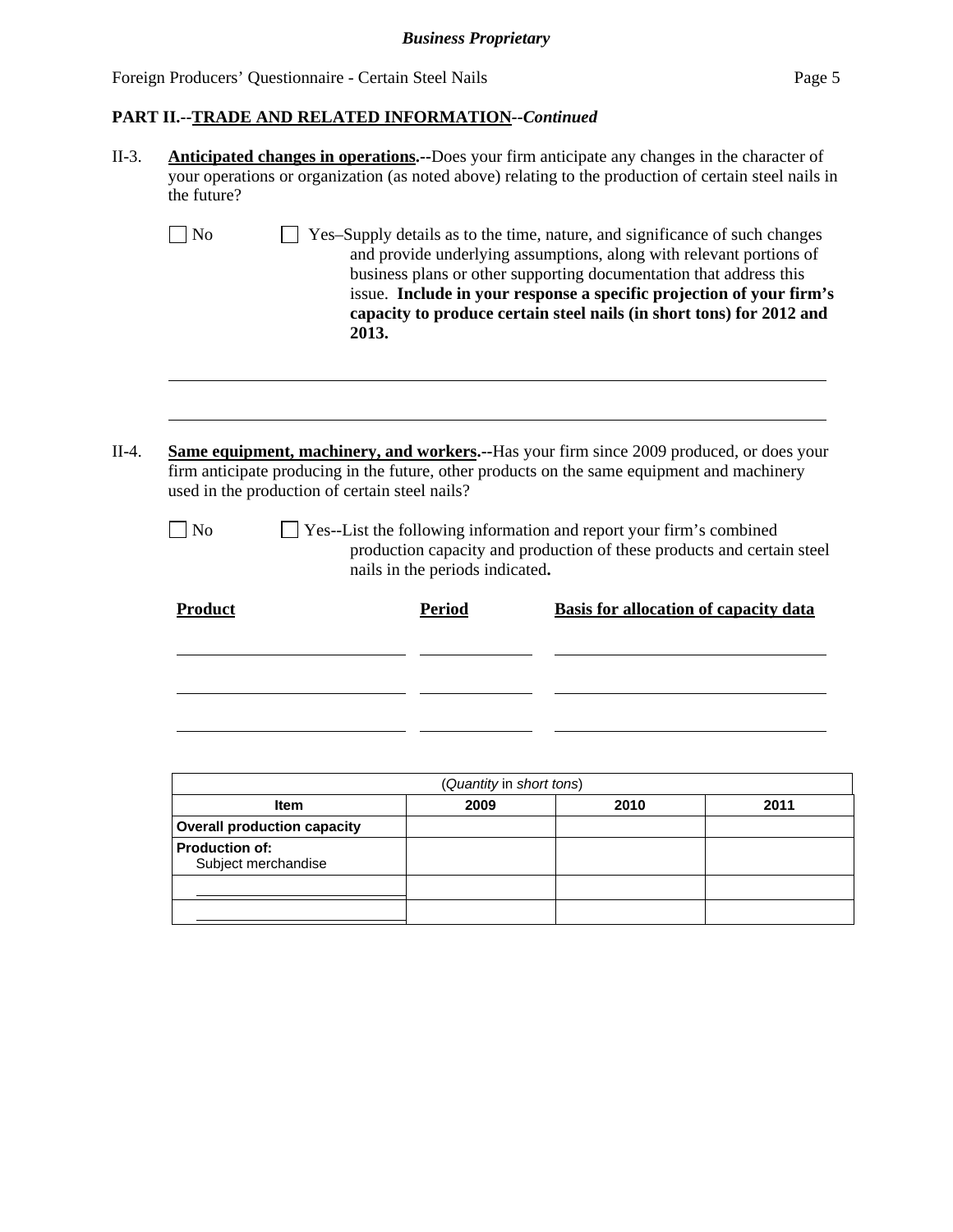#### **PART II.--TRADE AND RELATED INFORMATION***--Continued*

| production capacity. |                                                                                                                                                                                                                                                                          |
|----------------------|--------------------------------------------------------------------------------------------------------------------------------------------------------------------------------------------------------------------------------------------------------------------------|
|                      |                                                                                                                                                                                                                                                                          |
|                      |                                                                                                                                                                                                                                                                          |
|                      | <b>Production shifting.--Is your firm able to switch production between certain steel nails and other</b><br>products in response to a relative change in the price of certain steel nails vis-a-vis the price of<br>other products, using the same equipment and labor? |

II-7. **Share of sales.--**What percentage of your firm's total sales in its most recent fiscal year was represented by sales of certain steel nails?

Percent

II-8. During 2009- 11, did your firm have the in-house capability to perform the following production processes for manufacturing certain steel nails, did your firm actually perform these production processes in-house, and/or has your firm been involved in a toll agreement (see definition in the instruction booklet) regarding the production of certain steel nails?

| <b>Process</b>                   | Do you have<br>the capability?<br>Yes/No | Do you actually<br>perform?<br>Yes/No | Have you been<br>involved in a<br>toll agreement?<br>Yes/No |
|----------------------------------|------------------------------------------|---------------------------------------|-------------------------------------------------------------|
| a. Complete nail making process  |                                          |                                       |                                                             |
| b. Hot dip galvanizing process   |                                          |                                       |                                                             |
| c. Electro-plating process       |                                          |                                       |                                                             |
| d. Heat treatment process        |                                          |                                       |                                                             |
| e. Sinker coating process        |                                          |                                       |                                                             |
| f. Packing process for small     |                                          |                                       |                                                             |
| packaged nails (1-lb/5-lb boxes) |                                          |                                       |                                                             |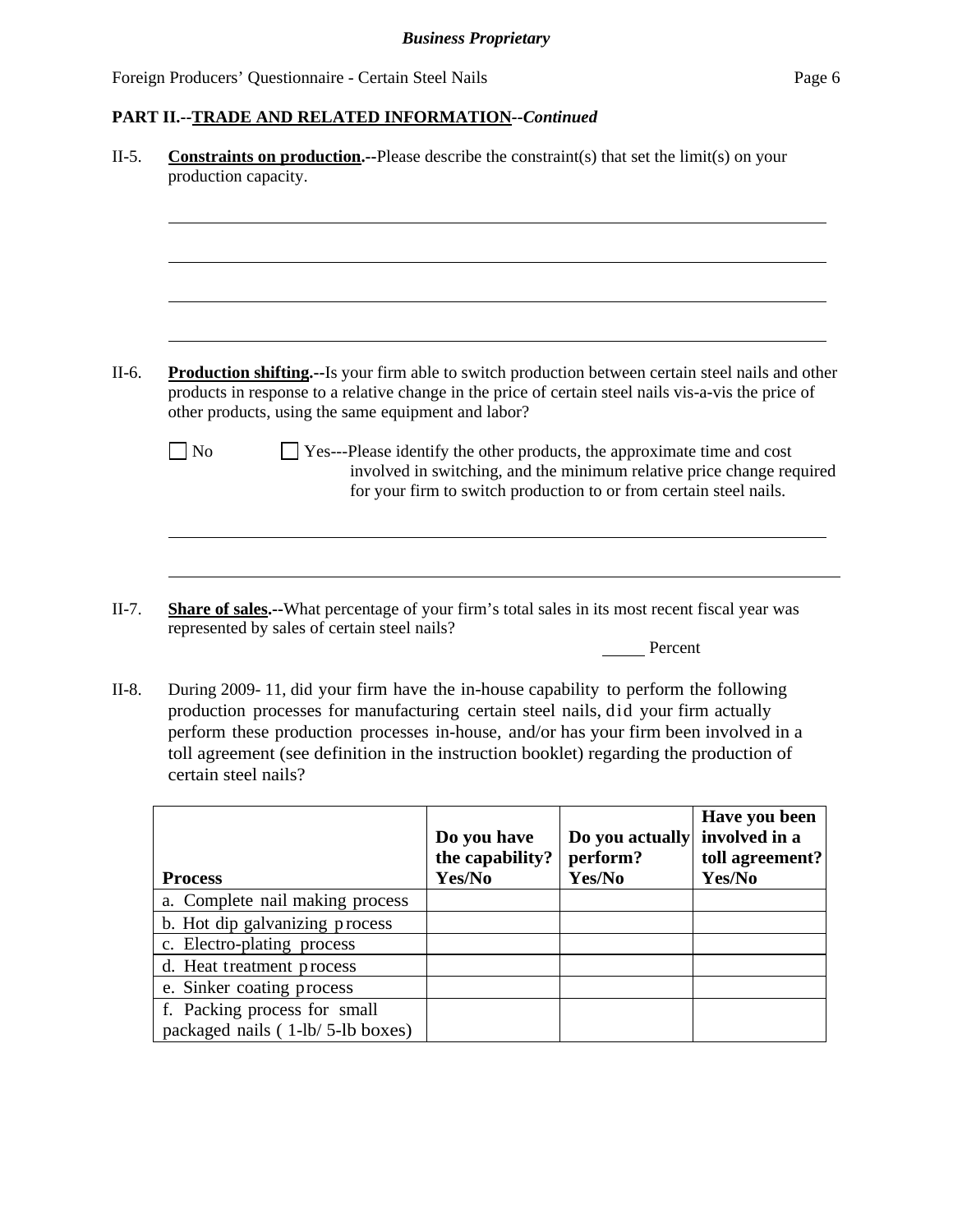#### **PART II.--TRADE AND RELATED INFORMATION***--Continued*

II-9. **Inventories in the United States.--**Has your firm, since 2009, maintained any inventories of certain steel nails in the United States (not including inventories held by firms identified in question I-3)?

No Ses-Report the quantity of such end-of-period inventories below.

| (Quantity in short tons) |                      |  |  |  |
|--------------------------|----------------------|--|--|--|
| ltem                     | 2011<br>2009<br>2010 |  |  |  |
| Inventory                |                      |  |  |  |

II-10. **Third country trade actions**.--Are the certain steel nails exported by your firm subject to antidumping/countervailing duty/safeguard findings, remedies, or proceedings?

| v |
|---|
|---|

 $\Box$  Yes--List the products(s), countries affected, and the date of such findings/remedies/procedings.

| <b>Product</b> | <b>Country</b> | <b>Date</b> |  |
|----------------|----------------|-------------|--|
|                |                |             |  |
|                |                |             |  |
|                |                |             |  |
|                |                |             |  |
|                |                |             |  |
|                |                |             |  |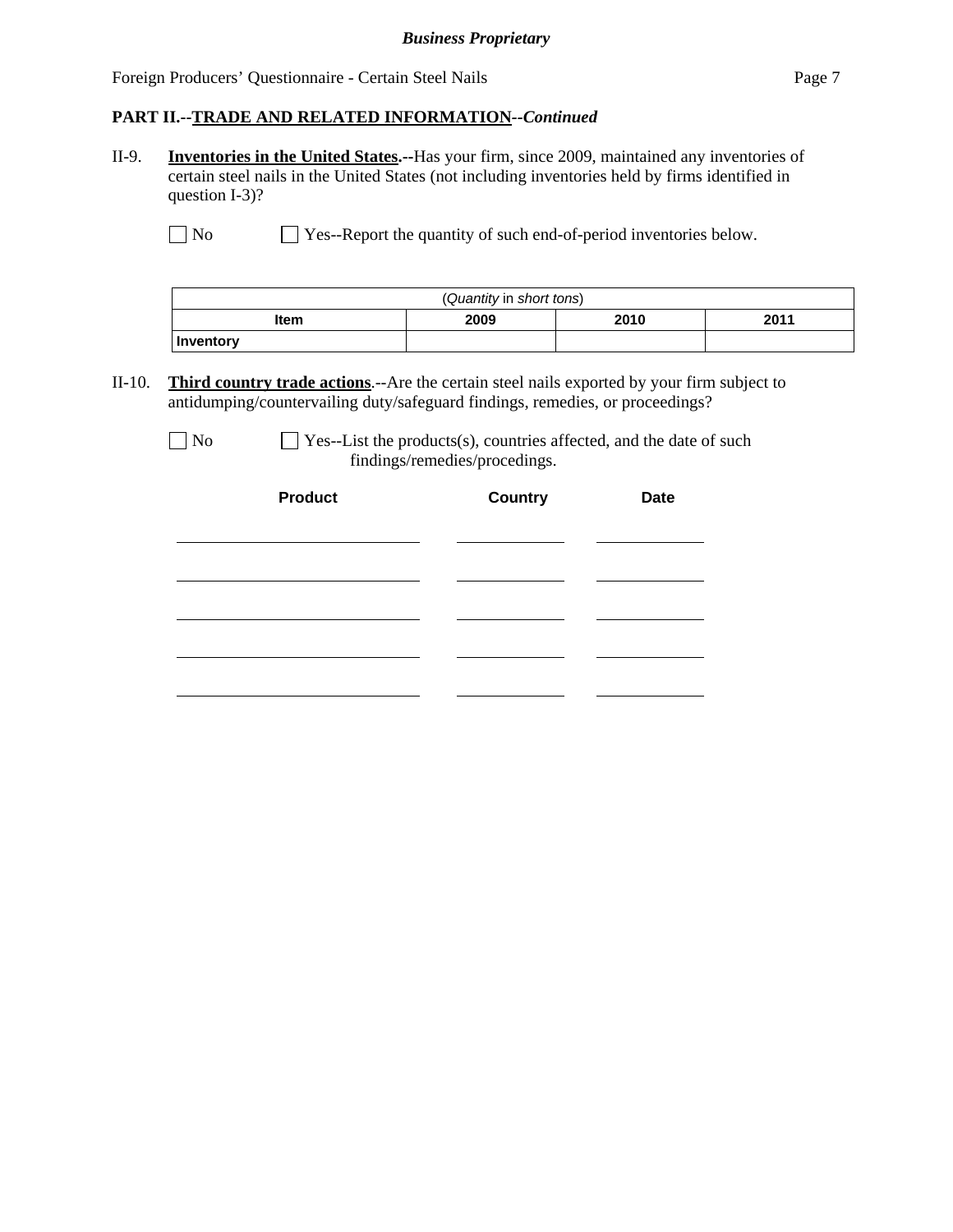#### **PART II.--TRADE AND RELATED INFORMATION***--Continued*

II-11. Report your firm's production capacity, production, shipments, and inventories related to the production of certain steel nails in your establishment(s) in the United Arab Emirates during the specified periods. (See definitions in the instruction booklet.)

# The United Arab Emirates

| <b>Quantity (in short tons)</b>                                                                                                                                                                                                                                              |                          |      |                          |      |      |  |
|------------------------------------------------------------------------------------------------------------------------------------------------------------------------------------------------------------------------------------------------------------------------------|--------------------------|------|--------------------------|------|------|--|
|                                                                                                                                                                                                                                                                              | <b>Actual experience</b> |      | Projections <sup>1</sup> |      |      |  |
| <b>Item</b>                                                                                                                                                                                                                                                                  | 2009                     | 2010 | 2011                     | 2012 | 2013 |  |
| Average production capacity $2$                                                                                                                                                                                                                                              |                          |      |                          |      |      |  |
| Beginning-of-period inventories <sup>3</sup>                                                                                                                                                                                                                                 |                          |      |                          |      |      |  |
| Production <sup>4</sup>                                                                                                                                                                                                                                                      |                          |      |                          |      |      |  |
| <b>Shipments:</b>                                                                                                                                                                                                                                                            |                          |      |                          |      |      |  |
| Internal consumption/transfers                                                                                                                                                                                                                                               |                          |      |                          |      |      |  |
| <b>Home market sales</b>                                                                                                                                                                                                                                                     |                          |      |                          |      |      |  |
| <b>Exports to--</b>                                                                                                                                                                                                                                                          |                          |      |                          |      |      |  |
| <b>United States</b> <sup>5</sup>                                                                                                                                                                                                                                            |                          |      |                          |      |      |  |
| All other export markets <sup>6</sup>                                                                                                                                                                                                                                        |                          |      |                          |      |      |  |
| <b>Total exports</b>                                                                                                                                                                                                                                                         |                          |      |                          |      |      |  |
| <b>Total shipments</b>                                                                                                                                                                                                                                                       |                          |      |                          |      |      |  |
| <b>End-of-period inventories</b>                                                                                                                                                                                                                                             |                          |      |                          |      |      |  |
| <sup>1</sup> Please explain the basis for your projections.                                                                                                                                                                                                                  |                          |      |                          |      |      |  |
| $2$ The production capacity (see definitions in instruction booklet) reported is based on operating $\_\_$ hours per week, $\_\_$<br>weeks per year. Please describe the methodology used to calculate production capacity, and explain any changes in<br>reported capacity. |                          |      |                          |      |      |  |
| <sup>3</sup> Reconciliation of data.--Please note that the quantities reported above should reconcile as follows: beginning-of-<br>period inventories, plus production, less total shipments, equals end-of-period inventories. Do the data reported reconcile?              |                          |      |                          |      |      |  |
| $\Box$ Yes                                                                                                                                                                                                                                                                   |                          |      |                          |      |      |  |
| <sup>4</sup> Please estimate the percentage of total production of certain steel nails in the United Arab Emirates accounted for by<br>your firm's production in 2011.<br>Percent                                                                                            |                          |      |                          |      |      |  |
| <sup>5</sup> Please estimate the percentage of total exports to the United States of certain steel nails from the United Arab<br>Emirates accounted for by your firm's exports in 2011.<br>Percent                                                                           |                          |      |                          |      |      |  |
| $6$ Identify principal other export markets.                                                                                                                                                                                                                                 |                          |      |                          |      |      |  |